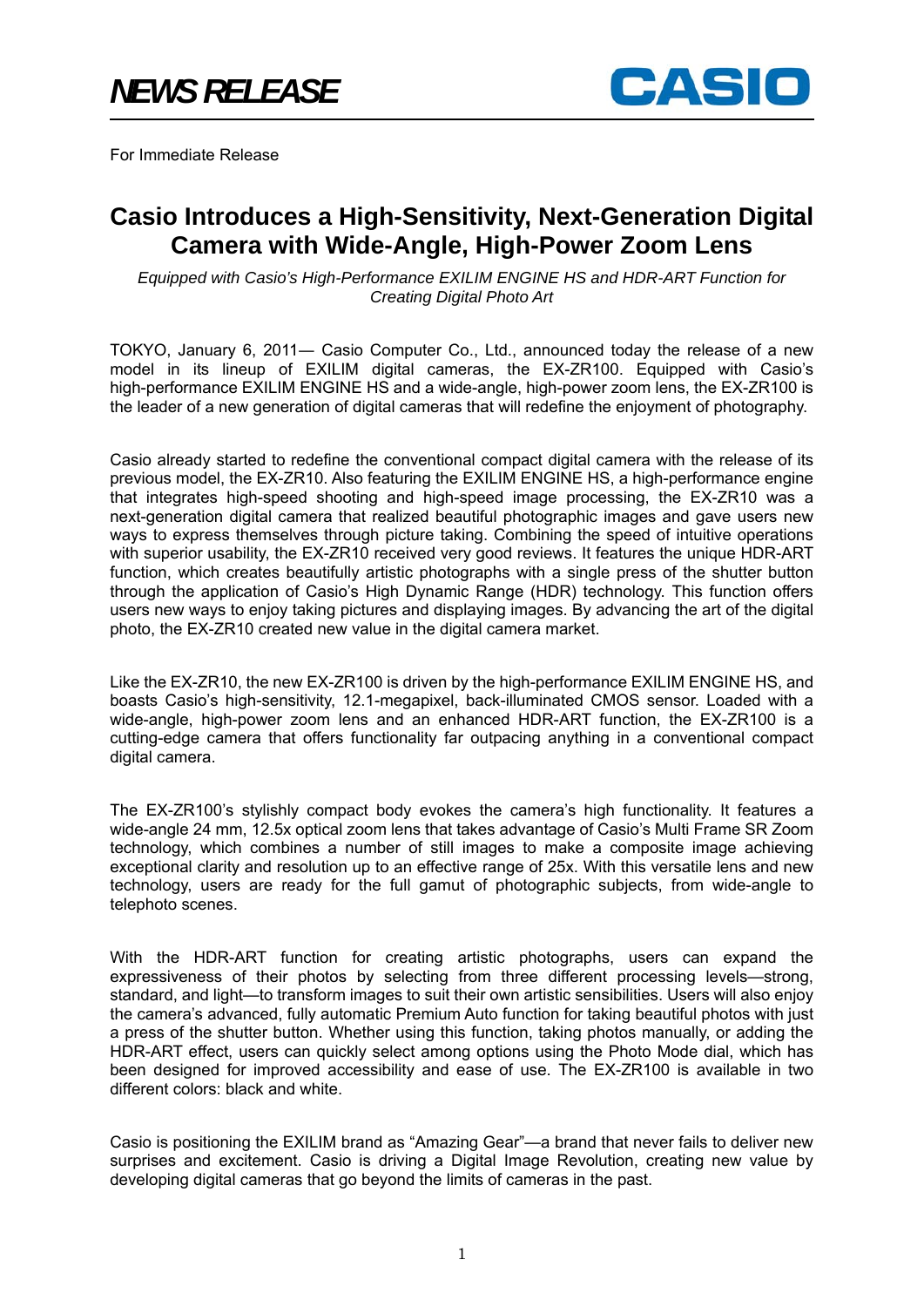# **A High-Sensitivity, Next-Generation Digital Camera with Functionality that Pushes the Boundaries of Conventional Cameras**

## EXILIM ENGINE HS with high-speed shooting and high-speed image processing

The EX-ZR100 incorporates the EXILIM ENGINE HS for high-speed shooting and high-speed processing. In addition to a multiple CPU and dual image processing circuits, the camera is equipped with a reconfigurable processor that delivers functional and performance flexibility plus high-speed processing, which achieves functions that were simply impossible before, such as HDR-ART, which creates artistic photographs, and simultaneously movie and continuous still shooting. Further, the compositing function using high precision image analysis and processing records highly detailed images without losing any of the fine texture with high speed.

## HDR technology faithfully reproduces images as they really appear

With Casio's HDR technology, each press of the shutter button actually takes several shots at different exposures and instantly combines them into a single image with a wide dynamic range. This minimizes washed out or overly dark areas, creating a photograph that captures all the rich tonal gradation of the scene just as it appears to the naked eye. The technology applies newly developed algorithms that expand the dynamic range up to a maximum exposure value (EV) of 13, enabling subjects to be photographed in settings even where the contrast of light and darkness is very strong. Though the EX-ZR100 also automatically reduces photo blur from moving subjects, the HDR technology practically eliminates the blur caused by a subject's movements during continuous shooting, leaving only beautifully crisp, clear photographs.

## HDR-ART creates artistic photographs

The EX-ZR100 features Casio's HDR-ART function for enabling anyone to create truly artistic photographs at the press of the shutter button, unlike anything possible with conventional cameras before. The function works by combining continuous shots with differing exposures and performing highly precise image analysis to locally change the contrast and level of color saturation. This allows users to have fun creating a wide range of photographs by selecting from three different processing levels of art effects to suit their artistic tastes and their sense of what is appropriate for the subject matter.

## Casio's Multi Frame SR Zoom maintains refined image quality to a maximum zoom of 25x

The wide-angle 24 mm, 12.5x optical zoom lens offers zoom performance equivalent to a maximum of 25x optical zoom with Casio's Multi Frame SR Zoom which actually combines a number of still images to maintain the image quality needed for high-resolution photography.

# High-sensitivity, 12.1-megapixel, back-illuminated CMOS sensor

The EX-ZR100 uses a back-illuminated CMOS sensor. With 12.1-megapixel, high-resolution images, the EX-ZR100 achieves low-noise, high-quality photography even in dim lighting. The model also comes with CMOS-shift image stabilization.

## Beautiful high-resolution Full HD movies can be recorded in stereo with the stereo microphone

The Full HD Movie function records beautiful videos at a size of 1,920 x 1,080 pixels. The EX-ZR100 features a built-in stereo microphone to enable users to enjoy the movies they make in full stereo sound. Even while shooting a movie, users can take still 10-megapixel high-resolution images with high-speed burst shooting using the Still In Movie function, and can also use the optical zoom and continuous auto focus. The camera also offers an expanded range of movie functions.

## Premium Auto function produces beautiful photos with just a press of the shutter button

Premium Auto enables the camera to automatically analyze the scene being photographed including distinguishing night scenes, back lighting, a blue sky, green trees or a sunset — as well as sensing whether there is human faces in the frame, the movement and position of the subject, and whether a tripod is being used. It simultaneously optimizes settings for exposure, ISO sensitivity, focus location, photo blur correction, tonal range and color balance, and level of noise reduction. Images are analyzed pixel by pixel to apply different correction to people and backgrounds. Premium Auto delivers an advanced level of full auto photography, ensuring high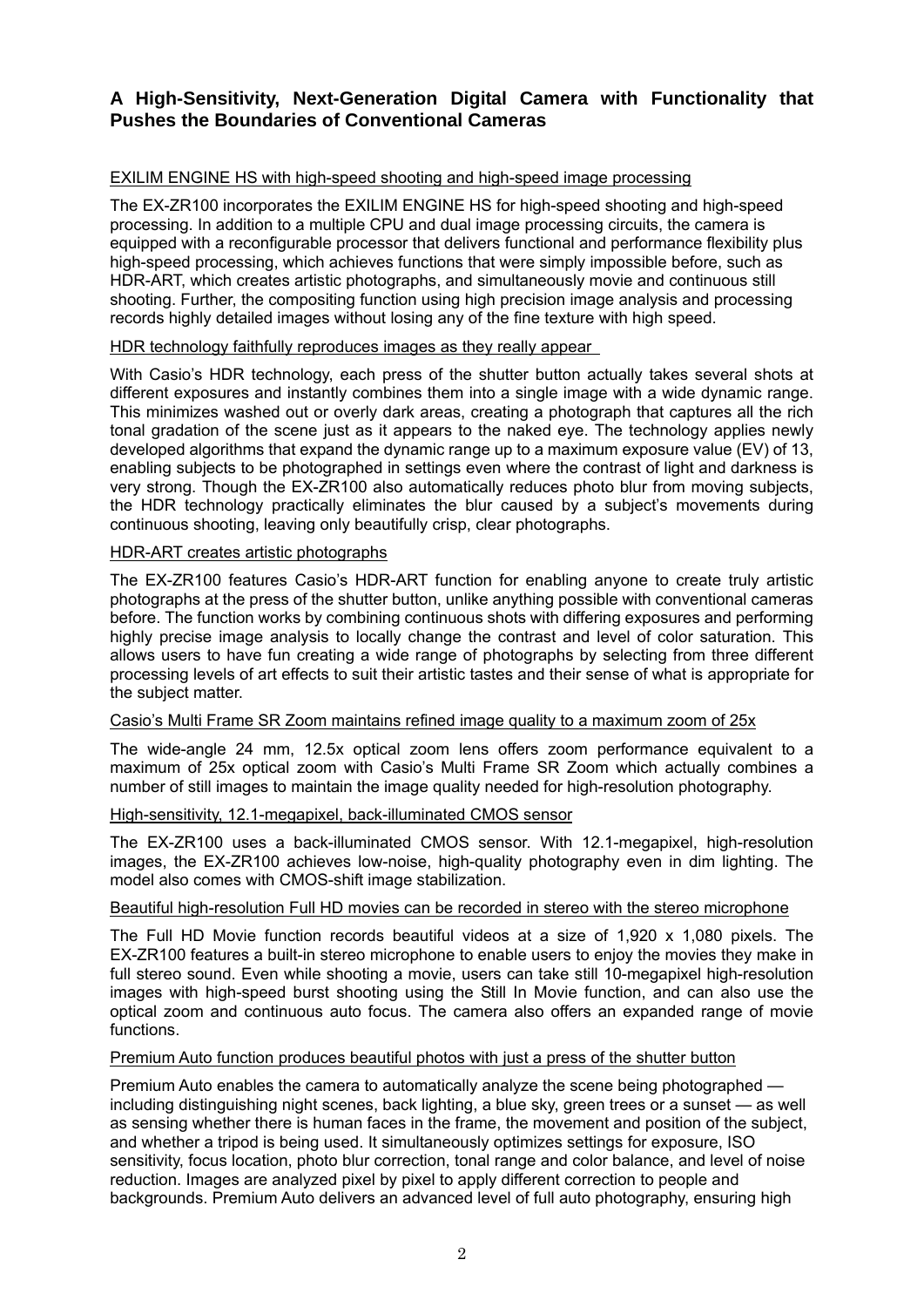quality photos with just a press of the shutter button. Makeup Mode and Landscape Mode, both of which create clearer photographs of people and landscape, operate automatically.

#### High speed burst shooting captures crucial moments at a speed of 40 shots per second

The EX-ZR100 can take up to 30 shots of 10-megapixel high-resolution images with high-speed burst shooting at a maximum speed of 40 shots per second. What is more, if the camera is set to Prerecord Continuous Shutter, users will not miss a single critical moment even if they press the shutter a little late, since the camera starts shooting when the shutter button is only depressed halfway.

#### High-speed movie recording at up to 1000 fps for dramatic, ultra slow-motion movies

The EX-ZR100 can record high-speed movies of motion that is ordinarily too fast for the human eye to see (1000 fps, 480 fps, 240 fps, 30-240 fps).

#### Slide Panorama for capturing 360-degree panoramic images

Even when panning the camera across the scene, this function can detect moving subjects or peoples' faces. By combining images and not using these subjects for the combined points, the function makes it easy to take more natural panoramic images.

#### Dynamic Photo function for creating composite moving images

The Dynamic Photo function lets users have fun combining preset moving characters with a still image or movie background of their choice.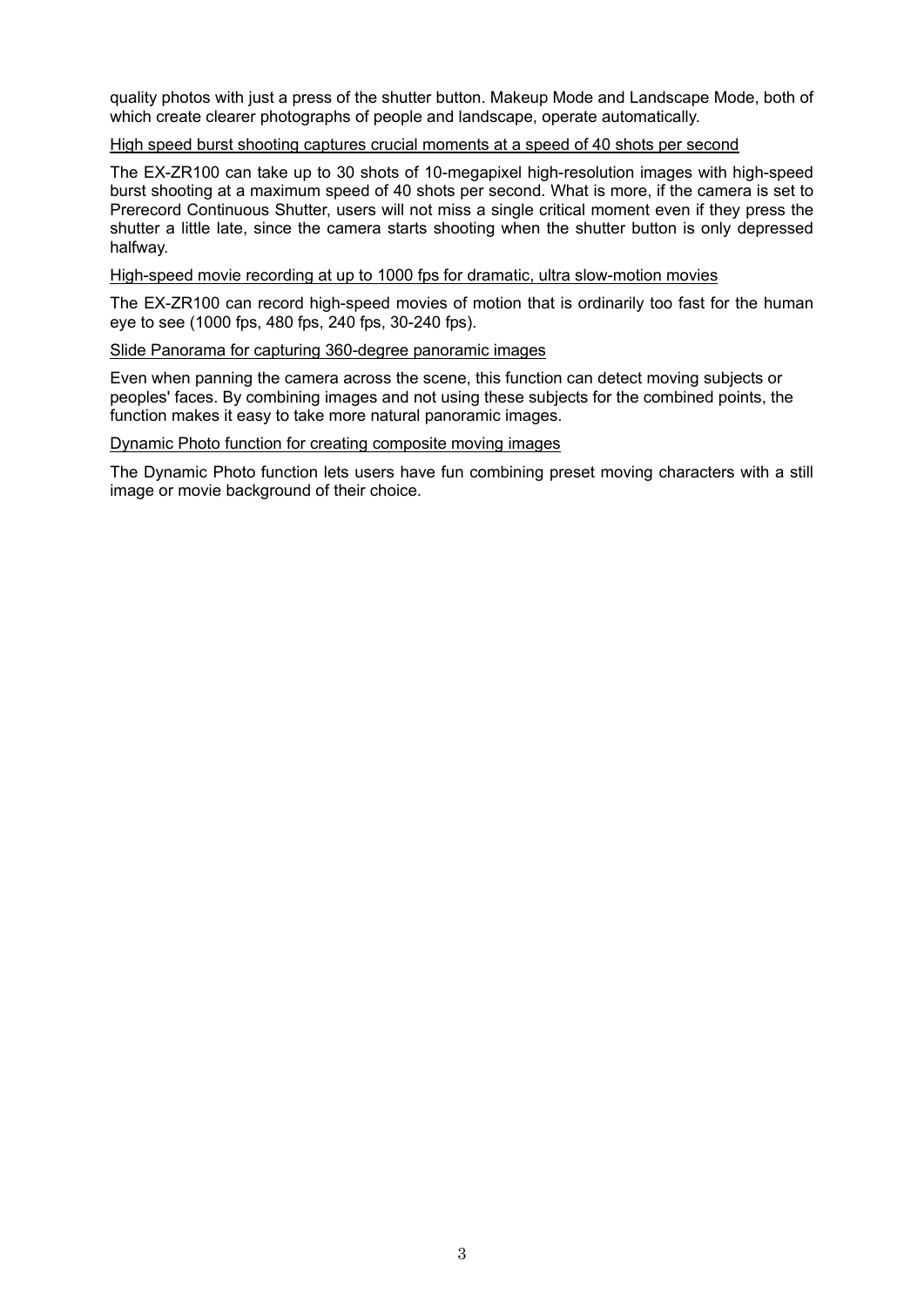# **EX-ZR100 Specifications**

|                                                                                          |                                               |                                     | <b>EX-ZR100</b>                                                                                                    |
|------------------------------------------------------------------------------------------|-----------------------------------------------|-------------------------------------|--------------------------------------------------------------------------------------------------------------------|
| Number of Effective Pixels                                                               |                                               |                                     | 12.1 megapixels(/million)                                                                                          |
| Image Sensor                                                                             |                                               |                                     | 1/2.3-inch high-speed CMOS(back-illuminated type)                                                                  |
|                                                                                          | <b>Total Pixels</b>                           |                                     | 12.75 megapixels(/million)                                                                                         |
| File Format                                                                              | Still Images                                  |                                     | JPEG (Exif Ver2.3), DCF2.0, DPOF                                                                                   |
|                                                                                          | <b>Movies</b>                                 |                                     | MOV format, H.264/AVC, IMA-ADPCM (stereo)                                                                          |
| <b>Built-in Memory</b>                                                                   |                                               |                                     | It has not yet been fixed                                                                                          |
| Recording Media                                                                          |                                               |                                     | SD Memory Card, SDHC Memory Card, SDXC Memory Card compatible<br>12M(4000x3000), 3:2(4000x2656), 16.9(4000x2240),  |
| Number of                                                                                | Still Images                                  |                                     | 10M(3648x2736)、8M(3264x2448)、5M(2560x1920)、3M(2048x1536)、VGA(640x480)                                              |
| Recorded<br>Pixels                                                                       |                                               |                                     | FHD: 1920 x 1080(30fps), STD: 640 x 480(30fps)                                                                     |
|                                                                                          | Movies                                        |                                     | HS: 224 x 64(1000fps) / 224 x 160(480fps) / 432 x 320(240fps) / 432 x 320(30-240fps)                               |
| Recording<br>Capacity                                                                    | Still Images                                  | SD Memory<br>Card 1GB*              | It has not yet been fixed                                                                                          |
|                                                                                          | Movies                                        | Recording                           |                                                                                                                    |
|                                                                                          |                                               | Time                                | It has not yet been fixed                                                                                          |
|                                                                                          |                                               | <b>SD Memory</b>                    | It has not yet been fixed                                                                                          |
|                                                                                          |                                               | Card 1GB*                           |                                                                                                                    |
|                                                                                          | High-speed Continuous Shutter<br>Construction |                                     | 40fps, 30fps, 15fps, 10fps, 5fps, 3fps (10M)                                                                       |
| Lens                                                                                     | F-number                                      |                                     | 9 lenses in 8 groups, including aspherical lens<br>$F3.0(W) \sim F5.9(T)$                                          |
|                                                                                          |                                               |                                     | f=4.24~53.0mm                                                                                                      |
|                                                                                          | Focal<br>35mm-Film                            |                                     |                                                                                                                    |
|                                                                                          | Length                                        | Equivalent                          | Approx. $24 \sim 300$ mm                                                                                           |
| Zoom Ratio                                                                               |                                               |                                     | 12.5X optical zoom, 18.8X Single Frame SR Zoom, 25.0X Multi Frame SR Zoom (10M),                                   |
|                                                                                          |                                               |                                     | 4X digital zoom, 199.3X maximum digital zoom (in combination with HD Zoom, VGA size)                               |
| Focus                                                                                    | Focus Type                                    |                                     | <b>Contrast Detection Auto Focus</b>                                                                               |
|                                                                                          | <b>Focus Mode</b>                             |                                     | Auto Focus, Macro, Super Macro, Infinity Mode, Manual Focus                                                        |
|                                                                                          | AF Area                                       |                                     | Intelligent, Spot, Multi, Tracking                                                                                 |
|                                                                                          | AF Assist Lamp                                |                                     | Yes                                                                                                                |
| Focus Range <sup>*2</sup><br>(From Lens<br>Surface)                                      | Auto Focus                                    |                                     | Approx. 5 cm ~Infinity (W)                                                                                         |
|                                                                                          | Macro                                         |                                     | Approx. 1cm ~ 50 cm (Fifth step from widest setting)<br>Approx. 1 cm $\sim$ 50cm                                   |
|                                                                                          | Super Macro<br><b>Infinity Mode</b>           |                                     | Infinity                                                                                                           |
|                                                                                          | <b>Manual Focus</b>                           |                                     | Approx. 5 cm $\sim$ Infinity (W)                                                                                   |
| Exposure                                                                                 | <b>Exposure Metering</b>                      |                                     | Multi pattern, Center Weighted, Spot by CMOS                                                                       |
|                                                                                          | <b>Exposure Control</b>                       |                                     | Program AE, Aperture Priority AE, Shutter Speed Priority AE, Manual Exposure                                       |
|                                                                                          | <b>Exposure Compensation</b>                  |                                     | -2EV to +2EV (in 1/3EV steps)                                                                                      |
| Shutter                                                                                  | Shutter<br>Speed <sup>*3</sup>                |                                     | CMOS electronic shutter, mechanical shutter                                                                        |
|                                                                                          |                                               | Auto                                | $1 \sim 1/2000$ second                                                                                             |
|                                                                                          |                                               | Aperture                            | $1 \sim 1/2000$ second                                                                                             |
|                                                                                          |                                               | Priority AE<br><b>Shutter Speed</b> |                                                                                                                    |
|                                                                                          |                                               | Priority AE                         | 15 ~ 1/2000 second (high-speed continuous shutter: up to 1/40000 second)                                           |
|                                                                                          |                                               | Manual                              |                                                                                                                    |
|                                                                                          |                                               | Exposure                            | $15 \sim 1/2000$ second (high-speed continuous shutter: up to $1/40000$ second)                                    |
| Aperture <sup>"2</sup>                                                                   |                                               |                                     | F3.0 (W) ~ F7.9 (W) <sup>*4</sup>                                                                                  |
| <b>White Balance</b>                                                                     |                                               |                                     | Auto WB, Daylight, Overcast, Shade, Day White Fluorescent, Daylight Fluorescent, Tungsten, Manual                  |
| <b>ISO Sensitivity Still Images</b>                                                      |                                               |                                     | WB<br>Auto/100/200/400/800/1600/3200                                                                               |
| $(SOS*)$<br>Movies                                                                       |                                               |                                     | Auto                                                                                                               |
|                                                                                          |                                               |                                     | CMOS-shift image stabilization, HDR, HDR ART, BEST SHOT,                                                           |
| <b>Other Functions</b>                                                                   |                                               |                                     | Premium Auto, Still In Movie, Dynamic Photo(Play mode only), Slide Panorama                                        |
| Self-Timer                                                                               |                                               |                                     | 10 seconds, 2 seconds, Triple Self-timer                                                                           |
| <b>Built-in Flash</b>                                                                    | Flash Mode                                    |                                     | Auto, Flash off, Flash on, Red eye reduction                                                                       |
|                                                                                          | Flash Range                                   |                                     | It has not yet been fixed                                                                                          |
| Monitor                                                                                  |                                               |                                     | 3.0-inch TFT color LCD (Super Clear LCD), 460,800 dots (960 x 480)                                                 |
| Timekeeping<br>Function                                                                  | Date and Time                                 |                                     | Recorded with image data                                                                                           |
|                                                                                          | On-image Time Stamp<br>Function               |                                     | Yes                                                                                                                |
|                                                                                          | Auto Calendar                                 |                                     | To 2049                                                                                                            |
|                                                                                          | World Time                                    |                                     | 162 cities in 32 time zones, City name, date, time, summer time                                                    |
| External connection terminal                                                             |                                               |                                     | USB port (Hi-Speed USB compatible) / AV output terminal(NTSC/PAL), HDMI <sup>TM*6</sup> output(Mini) <sup>*7</sup> |
| Microphone                                                                               |                                               |                                     | Stereo                                                                                                             |
| Speaker                                                                                  |                                               |                                     | Monaural                                                                                                           |
| Power Requirement                                                                        |                                               |                                     | Rechargeable lithium ion battery (NP-130)                                                                          |
| <b>Battery Life</b>                                                                      |                                               |                                     | It has not yet been fixed                                                                                          |
| <b>Dimensions</b>                                                                        | W×H×D                                         |                                     | 104.8 x 59.1 x 28.6 mm (24.2mm thickness excluding protruding parts)                                               |
|                                                                                          | CIPA Standards)                               |                                     | Approx. 205 g (Including Battery and Memory Card <sup>*1</sup> ) /                                                 |
| Weight (CIPA Standards)                                                                  |                                               |                                     | Approx. 165 g (Excluding Battery and Memory Card)                                                                  |
|                                                                                          |                                               |                                     | Rechargeable Lithium Ion Battery (NP-130), Lithium Ion Battery Charger (BC-130L), AC Power Cord, USB Cable,        |
| <b>Bundled Accessories</b>                                                               |                                               |                                     | AV Cable, Strap, CD-ROM                                                                                            |
|                                                                                          |                                               |                                     | When using Panasonic Pro High Speed 1GB SD Memory Card.                                                            |
| Range is affected by optical zoom.<br>2<br>3<br>May differ according to camera settings. |                                               |                                     |                                                                                                                    |

4 ND filter is being used.<br>5 SOS: Standard Output Sensitivity<br>6 HDMI, the HDMI logo and High-Definition Multimedia Interface are trademarks or registered trademarks of HDMI Licensing LLC.

7 1080/50i output is not supported for PAL output using an HDMI™.